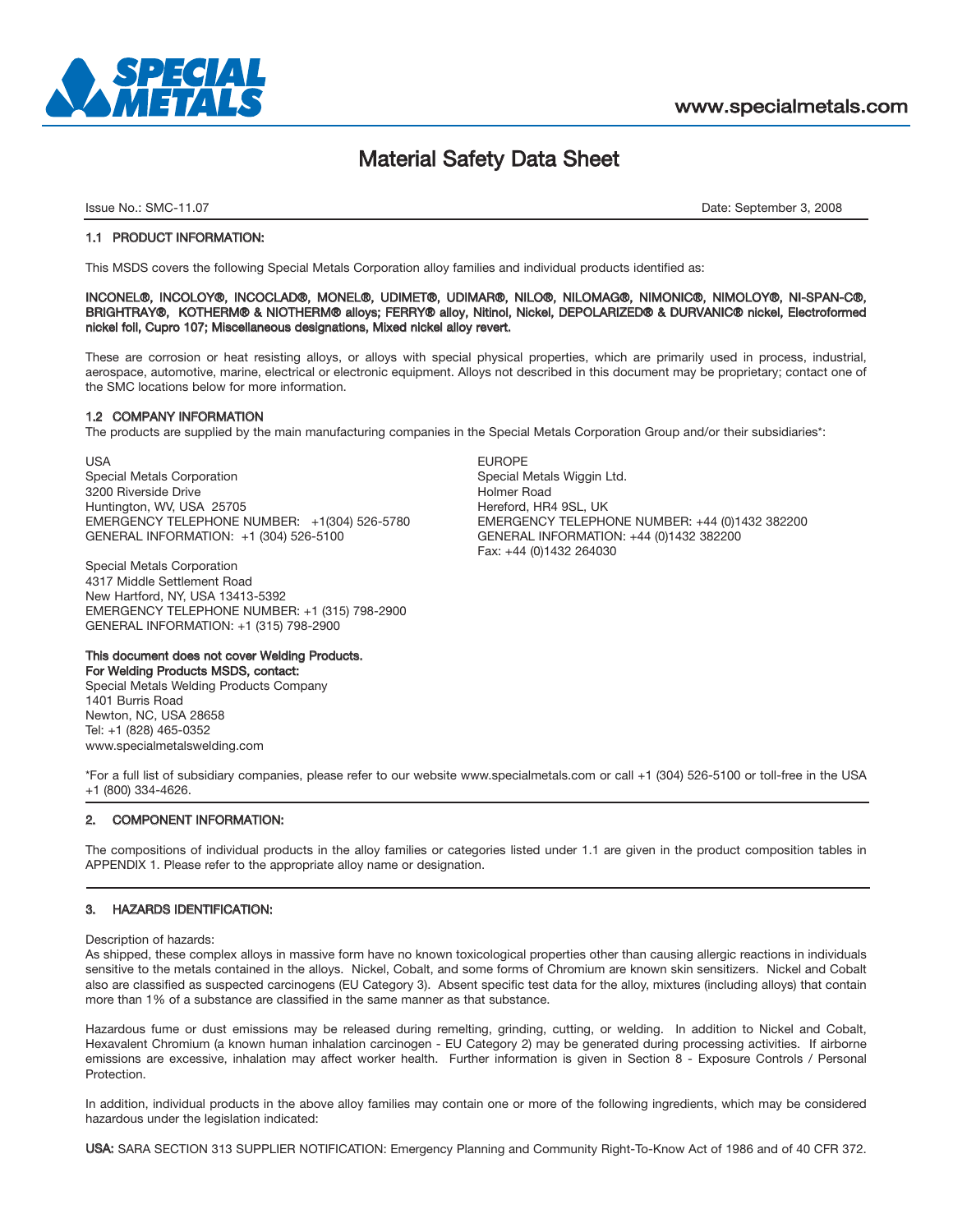| Aluminum             | CAS No. 7429-90-5 |
|----------------------|-------------------|
| Chromium             | CAS No. 7440-47-3 |
| Cobalt               | CAS No. 7440-48-4 |
| Copper               | CAS No. 7440-50-8 |
| Iron                 | CAS No. 7439-89-6 |
| Manganese            | CAS No. 7439-96-5 |
| Molybdenum           | CAS No. 7439-98-7 |
| Nickel               | CAS No. 7440-02-0 |
| Niobium              | CAS No. 7440-03-1 |
| Tantalum             | CAS No. 7440-25-7 |
| Titanium             | CAS No. 7440-32-6 |
| Tungsten             | CAS No. 7440-33-7 |
| <b>Yttrium Oxide</b> | CAS No. 1314-36-9 |
|                      |                   |

#### EUROPE

Nickel EC Label No. 231-111-4 Index No. 028-002-00-7 Designation: Xn Harmful Risk Phrases: R40 Possible risk of irreversible effects. R43 May cause sensitization by skin contact.

Cobalt EC Label No. 231-158-0 Index No. 027-001-00-9 Designation: Xn Harmful. Risk Phrases: R42/43 May cause sensitization by inhalation and skin contact. R53 May cause long-term adverse effects in the aquatic environment.

Refer to APPENDIX 1 of this MSDS for the individual alloy name and the percent by weight of the various ingredients in each alloy. Refer to APPENDIX 2 for detailed information on the toxicological properties of these ingredients.

| 4. | <b>FIRST AID MEASURES:</b> |                                                                                                                    |
|----|----------------------------|--------------------------------------------------------------------------------------------------------------------|
|    | Eve contact:               | Flush particles from the eyes with clean water for at least 15 minutes. If irritation persists, seek medical help. |
|    | Skin contact:              | Wash skin with soap and water to remove any metallic particles. If a rash develops, seek medical attention.        |
|    | Inhalation:                | Remove from exposure. If respiratory irritation persists, seek medical help.                                       |
|    | Ingestion:                 | If symptoms of ingestion arise, seek medical help.                                                                 |

5. FIRE or EXPLOSION HAZARD: Nonflammable, however sparks from welding or grinding in user operations could ignite flammable or combustible liquids, vapors and solids.

## 6. ACCIDENTAL RELEASE MEASURES:

Vacuum or shovel any spilled material into a suitable container. Alloy wastes are normally collected to recover metal values.

#### 7. HANDLING AND STORAGE:

Under normal circumstances the materials do not produce any hazardous products and as such do not require any special precautions. However, see Section 10, "STABILITY AND REACTIVITY". The transient handling of the materials would not be expected to produce any sensitization but it is good practice to use gloves for handling. The normal precautions for handling heavy objects with possible sharp edges should also be observed.

#### 8. EXPOSURE CONTROLS / PERSONAL PROTECTION:

Respiratory Protection: Respiratory protection is necessary when exposure limits for airborne contaminants are exceeded during cutting, grinding or welding on these alloys. Use air-supplied respirator in confined spaces. In the USA, use only NIOSH-approved respirators in accordance with 29 CFR 1910.134, or other nationally approved respirators. In the EU if required use protection to EN136 (full face respirators), EN140 (half mask respirators), EN149 (filtered half masks (disposable)) or other appropriate EN standard. In the rest of the world use respiratory protection to the appropriate national standard.

Ventilation: Use local exhaust ventilation when cutting, grinding or welding. Maintain exposures below published exposure limits. Confined spaces require special attention to provision of adequate ventilation and/or air-supplied respirators.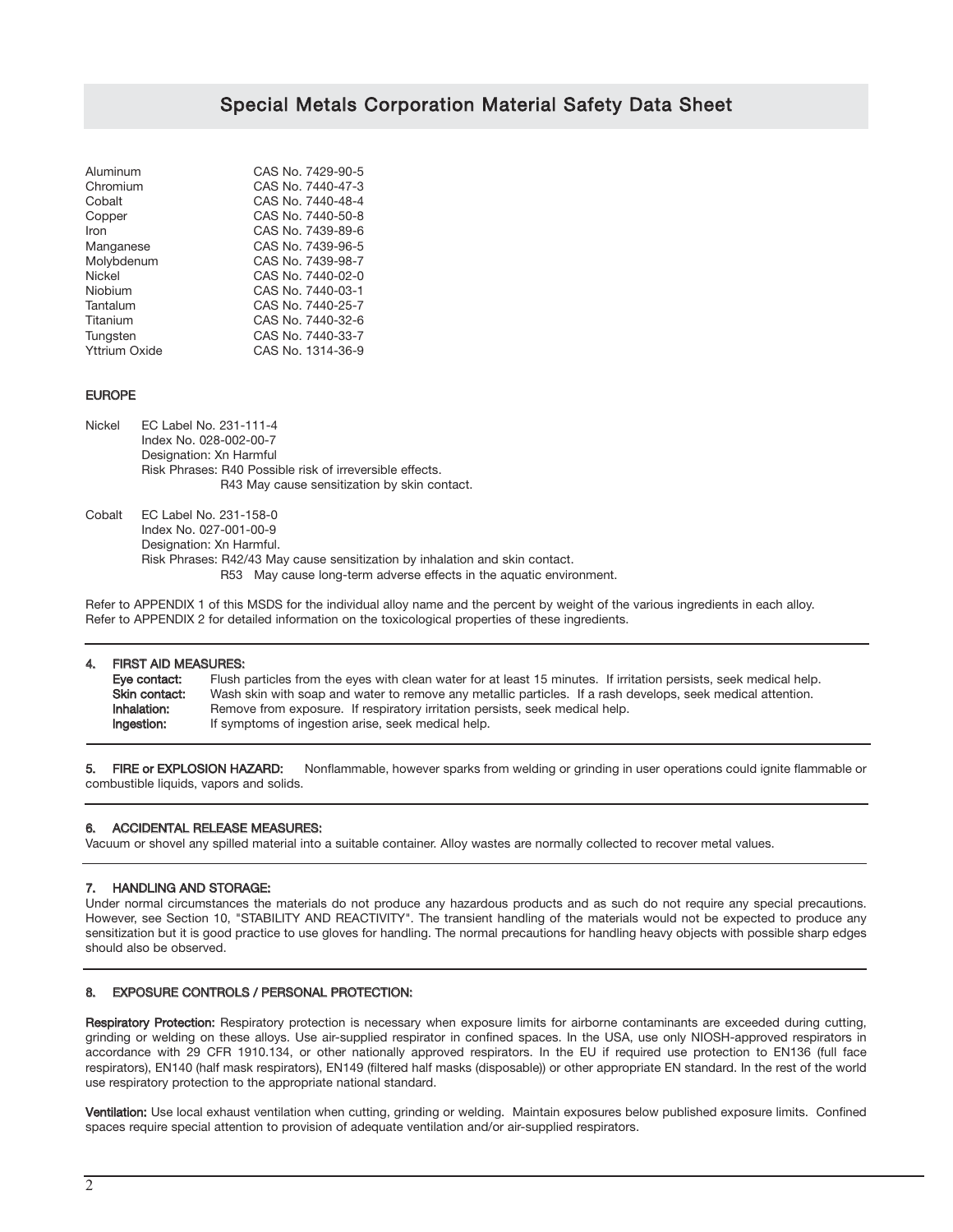Eye Protection and Protective Clothing: Eye protection is recommended when cutting, grinding and welding. Wear gloves, face protection and flame retardant clothing. Do not expose skin or eyes to the heat and radiation from welding operations.

#### IMPORTANT

Maintain exposures below the published exposure levels. Use industrial hygiene air monitoring to ensure that your use of this material does not create exposures that exceed the recommended exposure limits. Always use exhaust ventilation in user operations such as high temperature cutting, welding and grinding. Refer to the following sources for important additional information:

| In U.S.A.: | 29 CFR 1910, ANSI Z49.1, American Welding Society, OSHA, U.S. Dept of Labor           |
|------------|---------------------------------------------------------------------------------------|
| In Canada: | Canadian Standards Association. CAN/CSA - W17.2-M87                                   |
| In UK:     | Current exposure limits under Health & Safety Executive EH40 are given in Appendix 2. |

#### 9. PHYSICAL AND CHEMICAL PROPERTIES:

Physical State: Solid Specific Gravity: 8-9 gm/cc Melting Point: >1260 °C Odor: Odorless Appearance: Silver-colored metal shaped as plate, bar, wire, tube, rod, strip, sheet or some intermediate form.

Other physical and chemical properties, e.g. as described in 91/155/EEC and in the Approved Code of Practice, ref. 11 (viscosity, flash point, autoflammability, vapor pressure, solubility and partition coefficient), have no safety implications in relation to these materials.

#### 10. STABILITY AND REACTIVITY:

These alloys are very stable and no hazardous decomposition products are formed upon exposure to water or the atmosphere. Nickel can react with carbon monoxide in reducing atmospheres to form nickel carbonyl, an extremely toxic gas.

#### 11. TOXICOLOGICAL PROPERTIES:

Nickel and cobalt are classified as Category 3 carcinogens. The exposure route of concern is inhalation. Hexavalent Chromium (a known human inhalation carcinogen - EU Category 2) may be generated during processing activities.

As shipped, these complex alloys in massive form have no known toxicological properties other than causing allergic reactions in individuals sensitive to the metal(s) contained in the alloys. However, user-generated dusts and fumes may on contact with the skin or eyes produce mechanical irritation. Chronic exposures coupled with sweat could cause dermatitis (skin) or conjunctivitis (eyes). Excessive inhalation of user-generated fumes from high temperature cutting, remelting or welding of these alloys may, depending on the specific features of the process used, pose a long-term health hazard. The International Agency for Research on Cancer (IARC) has concluded that welding fumes are possibly carcinogenic to humans.

The ingredients of fumes and gases generated in user welding, grinding and high temperature cutting operations will depend on the base metal, electrode, flux and the specific process being used. Ingredients may include metals, metal oxides, chromates, fluorides, carbon monoxide, ozone, and oxides of nitrogen. Phosgene can be produced if chlorinated solvent vapors are present in user operations.

More detailed toxicological information is given in APPENDIX 2.

#### 12. ECOLOGICAL EFFECTS:

These alloys are not soluble in water and react only very slowly with natural environments. No special precautions are necessary.

#### 13. DISPOSAL:

Alloy wastes are normally collected to recover metal values. However, if disposal is necessary, dispose of in accordance with national, federal, state or local regulations. In the UK, most alloy material would be classified as special waste.

#### 14. TRANSPORTATION:

No special precautions are necessary for the transport of these materials.

#### 15. REGULATORY INFORMATION: Classification and labelling requirements

Alloys containing less than 1% of nickel or cobalt are not classified as "dangerous for supply". Alloys containing more than 1% of either metal are classified as the metals themselves (see Section 3). However, in recognition of their essentially non-hazardous nature, these alloys in the massive form are not required to be labeled as hazardous.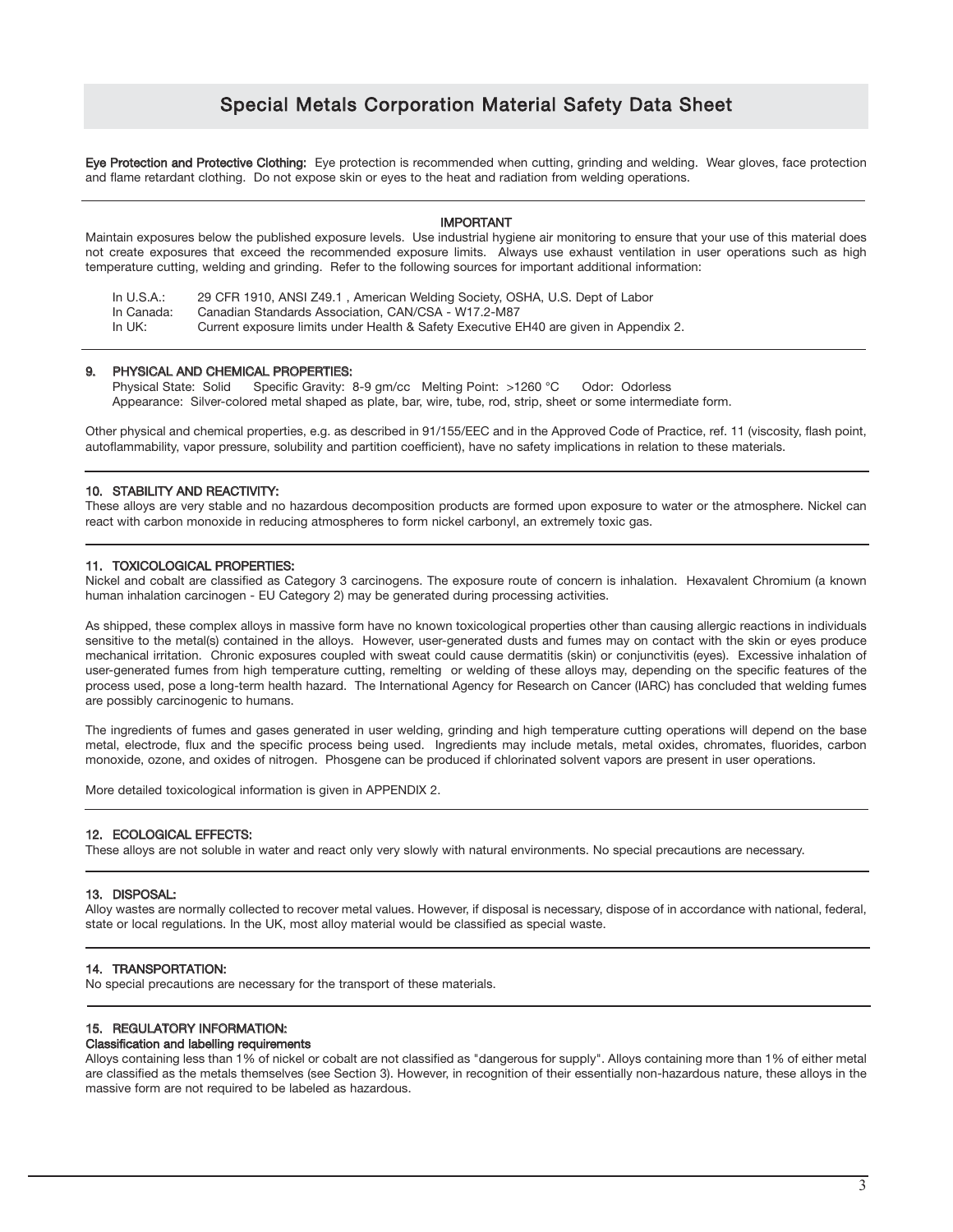#### 16: OTHER INFORMATION:

Bibliography:

- 1. U.S. National Toxicology Program 10th Report On Carcinogens
- 2. Health and Safety Executive UK EH40 Occupational exposure limits; EH42 Monitoring Strategies for toxic substances; EH44 Dust the Workplace - general principles of protection; EH54 - Assessment of Exposure to Fume from Welding and Allied Processes; EH55 - The Control of Exposure to Fume from Welding, Brazing and Similar Processes; EH60 - Nickel and its inorganic compounds.
- 3. EH Health and Safety Executive's publications (www.hse.gov.uk)
- 4. HSC. Information approved for the classification, packaging and labeling of dangerous substances for supply and conveyance by road
- 5. European Commission Directive 5/3/91 91/155/EEC
- 6. European Commission Directive 10/12/93 93/112/EEC
- 7. Twelfth adaptation of Council Directive 67/548/EEC 91/325/EEC
- 8. Sixth amendment of Council Directive 67/548/EEC 79/831/EEC
- 9. The Chemicals (Hazard Information and Packaging for Supply) Regulations 2002 No. 1689
- 10. International Agency for Research on Cancer. Monographs on the evaluation of carcinogenic risks to humans. Vol.49 Chromium Nickel and Welding, 1990.
- 11. Approved Code of Practice. ISBN 0 7176 0859X
- 12. European Norm EN 1811

17. PREPARATION INFORMATION: Prepared By: Health & Environmental Safety Department Special Metals Corporation Huntington, WV USA 25705 +1 304 526-5100

It is Special Metals' belief that information set forth in this Material Safety Data Sheet is accurate. Special Metals makes no warranty, expressed or implied, with respect thereto and disclaims any liability from reliance thereon. Users should make their own assessment of workplace risks as required by other health and safety legislation.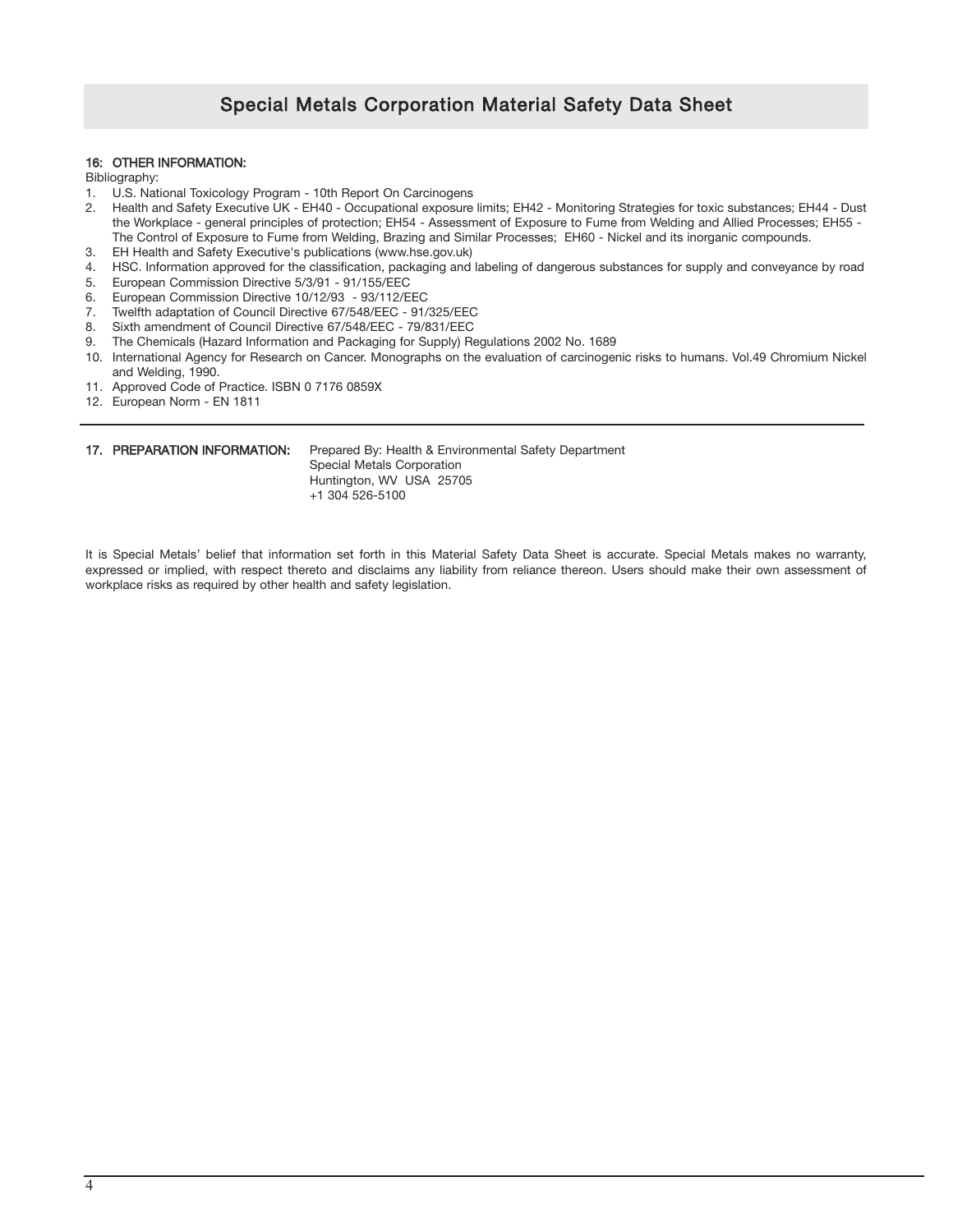## **APPENDIX 1 - HAZARDOUS INGREDIENTS**

The nominal compositions of individual alloys are given in the tables below. The MSDS covers all products thus identified.

|                                       |               |          |                |                |                | TADIC T. TIVOUVEL TO ATTUYS<br>Tradename and Nominal Composition (% weight) |                 |        |                |                |                                          |                |                |                  |
|---------------------------------------|---------------|----------|----------------|----------------|----------------|-----------------------------------------------------------------------------|-----------------|--------|----------------|----------------|------------------------------------------|----------------|----------------|------------------|
| <b>Alloy Designation</b>              | Alum-<br>inum | Chromium |                | Cobalt Copper  | Iron           | Manga-<br>nese                                                              | Molyb-<br>denum | Nickel | Niobium        |                | Silicon   Tantalum   Titanium   Tungsten |                |                | Yttrium<br>Oxide |
| INCONEL <sup>®</sup> alloy 050        |               | 20       | 3              |                | 18             |                                                                             | 9               | 50     | $\mathbf{1}$   |                |                                          |                |                |                  |
| INCONEL <sup>®</sup> alloy 22         | 0.2           | 22       |                |                | 2.5            |                                                                             | 14              | 58     |                |                |                                          |                | 3              |                  |
| INCONEL <sup>®</sup> alloy 600 & 600T |               | 16       |                |                | 8              |                                                                             |                 | 76     |                |                |                                          |                |                |                  |
| INCONEL <sup>®</sup> alloy 600SP      |               | 15       |                |                | 8              |                                                                             |                 | 77     |                |                |                                          |                |                |                  |
| INCONEL <sup>®</sup> alloy 601        | $\mathbf{1}$  | 24       |                |                | 14             |                                                                             |                 | 61     |                |                |                                          |                |                |                  |
| INCONEL® alloy 601GC                  | 1             | 24       |                |                | 14             |                                                                             |                 | 61     |                |                |                                          |                |                |                  |
| INCONEL <sup>®</sup> alloy 603XL      |               | 22       |                |                |                |                                                                             | 3               | 73     |                | $\overline{2}$ |                                          |                |                |                  |
| INCONEL <sup>®</sup> alloy 604        |               | 16       |                |                | 8              |                                                                             |                 | 72     | $\overline{c}$ |                |                                          |                |                |                  |
| INCONEL <sup>®</sup> alloy 606        |               | 20       |                |                | 1              | 3                                                                           |                 | 73     | 3              |                |                                          |                |                |                  |
| INCONEL <sup>®</sup> alloy 613        | 1             | 16       |                |                | 6              | 1                                                                           |                 | 76     |                |                |                                          |                |                |                  |
| INCONEL <sup>®</sup> alloy 617        | $\mathbf{1}$  | 22       | 13             |                | 1              |                                                                             | 10              | 53     |                |                |                                          |                |                |                  |
| INCONEL <sup>®</sup> alloy 618        |               | 23       |                |                | 16             |                                                                             |                 | 55     |                |                |                                          |                | 6              |                  |
| INCONEL <sup>®</sup> alloy 622        | 0.2           | 22       |                |                | 2.5            |                                                                             | 14              | 58     |                |                |                                          |                | $\sqrt{3}$     |                  |
| INCONEL® alloy 625                    |               | 22       |                |                | 4              |                                                                             | 9               | 61     | 4              |                |                                          |                |                |                  |
| INCONEL <sup>®</sup> alloy 625LCF     |               | 22       |                |                | $\overline{4}$ |                                                                             | 9               | 61     | $\overline{4}$ |                |                                          |                |                |                  |
| INCONEL <sup>®</sup> alloy 672        |               | 45       |                |                |                |                                                                             |                 | 54     |                |                | 1                                        |                |                |                  |
| INCONEL <sup>®</sup> alloy 686        |               | 21       |                |                | $\mathbf{1}$   |                                                                             | 16              | 58     |                |                |                                          |                | $\overline{4}$ |                  |
| INCONEL® alloy 690 & 690T             |               | 29       |                |                | 9              |                                                                             |                 | 62     |                |                |                                          |                |                |                  |
| INCONEL <sup>®</sup> alloy 691        | $\mathbf{1}$  | 30       |                |                | 9              |                                                                             |                 | 59     |                |                | $\mathbf{1}$                             |                |                |                  |
| INCONEL <sup>®</sup> alloy 693        | 3             | 30       |                |                | 5              |                                                                             |                 | 60     | $\overline{c}$ |                |                                          |                |                |                  |
| INCONEL <sup>®</sup> alloy 702        | 3             | 16       |                |                | $\mathbf{1}$   |                                                                             |                 | 79     |                |                |                                          | $\mathbf{1}$   |                |                  |
| INCONEL <sup>®</sup> alloy 706        |               | 16       |                |                | 37             |                                                                             |                 | 42     | 3              |                |                                          | 2              |                |                  |
| INCONEL <sup>®</sup> alloy 718        | $\mathbf{1}$  | 18       |                |                | 18             |                                                                             | 3               | 54     | 5              |                |                                          | $\mathbf{1}$   |                |                  |
| INCONEL <sup>®</sup> alloy 718SPF     | $\mathbf{1}$  | 18       |                |                | 18             |                                                                             | 3               | 54     | 5              |                |                                          | 1              |                |                  |
| INCONEL <sup>®</sup> alloy 721        |               | 16       |                |                | $\overline{7}$ | $\overline{2}$                                                              |                 | 71     |                |                |                                          | 3              |                |                  |
| INCONEL <sup>®</sup> alloy 722        | $\mathbf{1}$  | 16       |                |                | $\overline{7}$ |                                                                             |                 | 74     |                |                |                                          | 3              |                |                  |
| INCONEL <sup>®</sup> alloy 725        |               | 21       |                |                | 9              |                                                                             | 8               | 58     | 3              |                |                                          | $\mathbf{1}$   |                |                  |
| INCONEL® alloy 725HS                  |               | 21       |                |                | 9              |                                                                             | 8               | 58     | 3              |                |                                          | 1              |                |                  |
| INCONEL <sup>®</sup> alloy 740        | $\mathbf{1}$  | 25       | 20             |                | $\mathbf{1}$   |                                                                             |                 | 49     | $\overline{2}$ |                |                                          | $\overline{c}$ |                |                  |
| INCONEL <sup>®</sup> alloy X-750      | $\mathbf{1}$  | 16       |                |                | 7              |                                                                             |                 | 72     | $\mathbf{1}$   |                |                                          | 3              |                |                  |
| INCONEL® alloy 751                    | $\mathbf{1}$  | 15       |                |                | $\overline{7}$ |                                                                             |                 | 73     | $\mathbf{1}$   |                |                                          | 3              |                |                  |
| INCONEL <sup>®</sup> alloy 783        | 6             | 3        | 35             |                | 25             |                                                                             |                 | 28     | 3              |                |                                          |                |                |                  |
| INCONEL <sup>®</sup> alloy C-276      |               | 16       |                |                | 6              | 1                                                                           | 16              | 57     |                |                |                                          |                | $\overline{4}$ |                  |
| INCONEL <sup>®</sup> alloy G          |               | 22       | $\mathbf{1}$   | $\overline{c}$ | 20             | 1                                                                           | $\overline{7}$  | 44     | $\overline{2}$ |                |                                          |                |                |                  |
| INCONEL <sup>®</sup> alloy G-3        |               | 22       | 3              | $\overline{2}$ | 20             | $\mathbf{1}$                                                                | $\overline{7}$  | 44     |                |                |                                          |                | $\mathbf{1}$   |                  |
| INCONEL <sup>®</sup> alloy HX         |               | 22       | $\overline{2}$ |                | 18             |                                                                             | 9               | 48     |                |                |                                          |                | $\mathbf{1}$   |                  |
| INCONEL® alloy MA754                  |               | 20       |                |                |                |                                                                             |                 | 78     |                |                |                                          | $\mathbf{1}$   |                | $\mathbf{1}$     |
| INCONEL <sup>®</sup> alloy MA758      |               | 30       |                |                |                |                                                                             |                 | 68     |                |                |                                          | 1              |                | $\mathbf{1}$     |
| INCONEL® alloy MA6000                 | $\sqrt{5}$    | 15       |                |                |                |                                                                             | $\overline{2}$  | 69     |                |                | $\overline{c}$                           | 3              | $\overline{4}$ | $\mathbf{1}$     |
| INCONEL® alloy N06230                 | 0.3           | 22       | $\mathbf{1}$   |                | 1              | 0.5                                                                         | $\overline{c}$  | 60     |                |                |                                          |                | 14             |                  |
| INCOTHERM® alloy TD                   |               | 22       |                |                |                |                                                                             | $\mathbf{3}$    | 73     |                |                | $\sqrt{2}$                               |                |                |                  |

# Table 1. INCONEL® alloys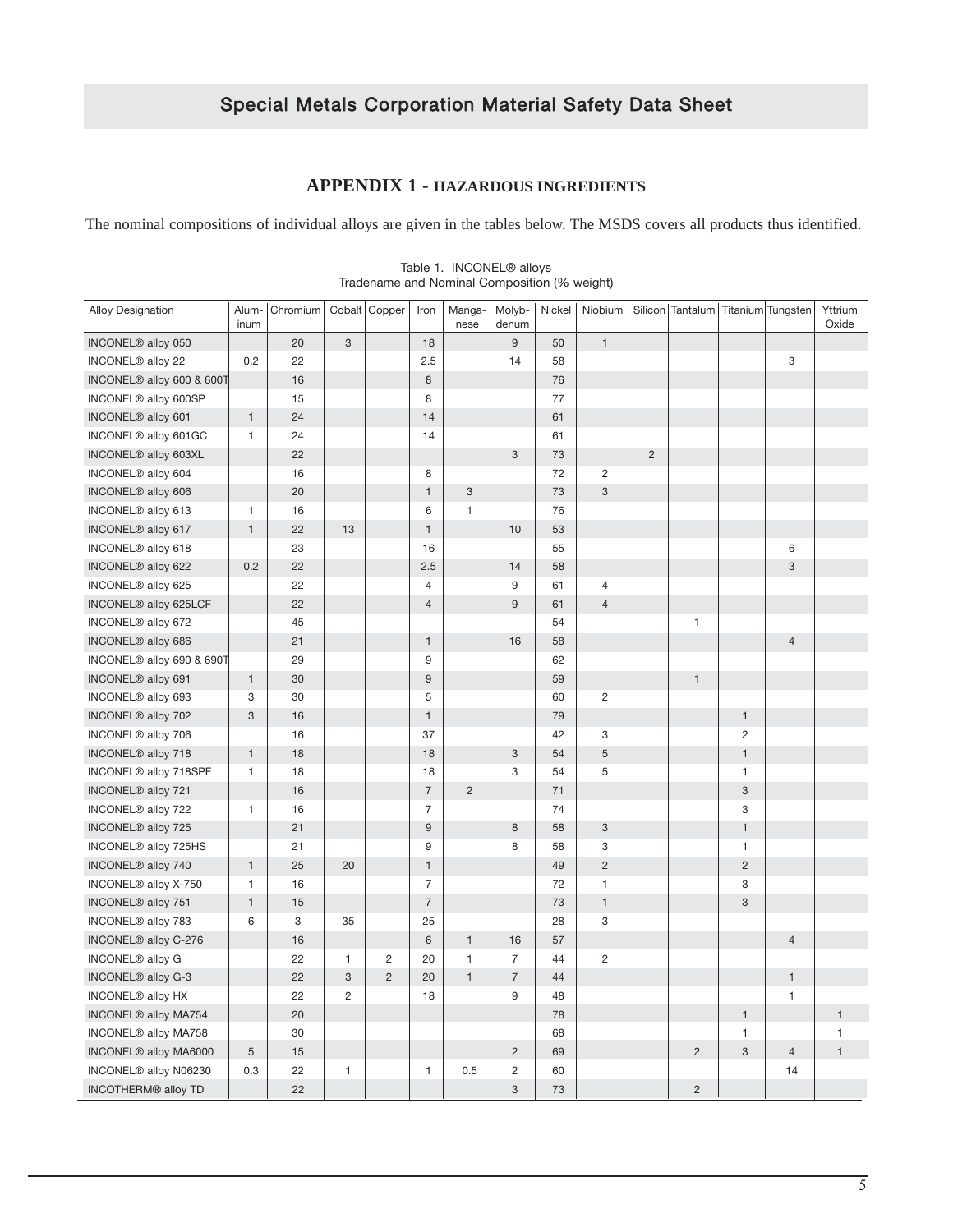| <b>Alloy Designation</b>          | Alum-<br>num | Chromium   Cobalt |    | Copper         | Iron | Manga-<br>nese | Molyb-<br>denum | Nickel | Niobium                   | Silicon        | Titanium       | Yttrium<br>Oxide | Nitrogen |
|-----------------------------------|--------------|-------------------|----|----------------|------|----------------|-----------------|--------|---------------------------|----------------|----------------|------------------|----------|
| INCOLOY® alloy 20                 |              | 20                |    | $\overline{4}$ | 38   |                | 3               | 34     | $\mathbf{1}$              |                |                |                  |          |
| INCOLOY® alloy 28                 |              | 27                |    |                | 37   |                | 4               | 32     |                           |                |                |                  |          |
| INCOLOY <sup>®</sup> alloy 25-6HN |              | 20                |    | 0.3            | 45   | 0.5            | 6               | 25     |                           |                |                |                  | 0.2      |
| INCOLOY® alloy 25-6MO             |              | 20                |    | $\mathbf{1}$   | 45   | 0.5            | 6               | 25     |                           |                |                |                  |          |
| INCOLOY <sup>®</sup> alloy 27-7MO |              | 22                |    | $\mathbf{1}$   | 41   | $\mathbf{1}$   | $\overline{7}$  | 27     |                           |                |                |                  | 0.35     |
| INCOLOY® alloy 330                |              | 19                |    |                | 44   |                |                 | 36     |                           | $\mathbf{1}$   |                |                  |          |
| INCOLOY <sup>®</sup> alloy 330HC  |              | 19                |    |                | 48   |                |                 | 34     |                           | $\mathbf{1}$   |                |                  |          |
| INCOLOY® alloy 800                |              | 20                |    |                | 45   | 1              |                 | 33     |                           | 1              |                |                  |          |
| INCOLOY <sup>®</sup> alloy 800H   |              | 20                |    |                | 45   |                |                 | 33     |                           |                | $\mathbf{1}$   |                  |          |
| INCOLOY® alloy 800HT              |              | 20                |    |                | 45   |                |                 | 33     |                           |                | $\mathbf{1}$   |                  |          |
| INCOLOY <sup>®</sup> alloy 801    |              | 20                |    |                | 46   | $\mathbf{1}$   |                 | 32     |                           |                | $\mathbf{1}$   |                  |          |
| INCOLOY® alloy 802                |              | 21                |    |                | 44   | $\mathbf{1}$   |                 | 33     |                           |                | $\mathbf{1}$   |                  |          |
| INCOLOY® alloy 803                |              | 27                |    |                | 36   | $\mathbf{1}$   |                 | 35     |                           |                | $\mathbf{1}$   |                  |          |
| INCOLOY® alloy 805                |              | 8                 |    |                | 55   | 1              | 1               | 36     |                           |                | $\mathbf{1}$   |                  |          |
| INCOLOY® alloy 825                |              | 22                |    | $\overline{2}$ | 29   | $\mathbf{1}$   | 3               | 42     |                           |                | $\mathbf{1}$   |                  |          |
| INCOLOY® alloy 832                |              | 20                |    |                | 65   |                |                 | 14     |                           | 1              |                |                  |          |
| INCOLOY® alloy 840                |              | 20                |    |                | 59   |                |                 | 20     |                           | $\mathbf{1}$   |                |                  |          |
| INCOLOY® alloy 864                |              | 21                |    |                | 40   |                | 4               | 34     |                           | 1              |                |                  |          |
| INCOLOY <sup>®</sup> alloy 865    |              | 24                |    |                | 52   | 0.8            | $\overline{c}$  | 21     |                           | 1.2            |                |                  | 0.2      |
| INCOLOY® alloy 890                |              | 25                |    |                | 27   | 1              | $\overline{c}$  | 43     |                           | $\overline{c}$ |                |                  |          |
| INCOLOY® alloy 901                |              | 13                |    |                | 36   |                | 6               | 42     |                           |                | 3              |                  |          |
| INCOLOY® alloy 903                | 1            |                   | 15 |                | 42   |                |                 | 38     | 3                         |                | $\mathbf{1}$   |                  |          |
| INCOLOY® alloy 904                |              |                   | 15 |                | 51   |                |                 | 33     |                           |                | $\overline{c}$ |                  |          |
| INCOLOY® alloy 907                |              |                   | 13 |                | 42   |                |                 | 38     | 5                         |                | $\sqrt{2}$     |                  |          |
| INCOLOY® alloy 908                | $\mathbf{1}$ | $\overline{4}$    |    |                | 41   |                |                 | 49     | $\ensuremath{\mathsf{3}}$ |                | $\overline{c}$ |                  |          |
| INCOLOY® alloy 909                |              |                   | 13 |                | 42   |                |                 | 38     | 5                         |                | $\sqrt{2}$     |                  |          |
| INCOLOY® alloy 925                |              | 21                |    | $\overline{c}$ | 28   |                | 3               | 44     |                           |                | $\overline{2}$ |                  |          |
| INCOLOY® alloy 945                | 0.5          | 21                |    | $\overline{2}$ | 18   | 0.5            | 3               | 50     | 3                         |                | 1.5            |                  |          |
| INCOLOY <sup>®</sup> alloy A-286  |              | 14                |    |                | 58   |                | $\mathbf{1}$    | 25     |                           |                | $\overline{2}$ |                  |          |
| INCOLOY® alloy DS                 |              | 18                |    |                | 42   | $\mathbf{1}$   |                 | 37     |                           | $\overline{c}$ |                |                  |          |
| INCOLOY® alloy MA956              | 5            | 20                |    |                | 74   |                |                 |        |                           |                |                | $\mathbf{1}$     |          |
| INCOLOY <sup>®</sup> alloy MA957  |              | 14                |    |                | 85   |                |                 |        |                           |                | $\mathbf{1}$   |                  |          |
| NI-SPAN-C <sup>®</sup> alloy 902  |              | 5                 |    |                | 49   |                |                 | 43     |                           | $\mathbf{1}$   | $\overline{2}$ |                  |          |
| NILO® alloy 36                    |              |                   |    |                | 64   |                |                 | 36     |                           |                |                |                  |          |
| NILO <sup>®</sup> alloy 42        |              |                   |    |                | 58   |                |                 | 42     |                           |                |                |                  |          |
| NILO® alloy 45                    |              |                   |    |                | 55   |                |                 | 45     |                           |                |                |                  |          |
| NILO® alloy 475                   |              | 5                 |    |                | 48   |                |                 | 47     |                           |                |                |                  |          |
| NILO® alloy 48                    |              |                   |    |                | 52   |                |                 | 51     |                           |                |                |                  |          |
| NILO® alloy 51                    |              |                   |    |                | 49   |                |                 | 51     |                           |                |                |                  |          |
| NILO® alloy 55                    |              |                   |    |                | 44   |                |                 | 5      |                           |                |                |                  |          |
| NILO® alloy K                     |              |                   | 17 |                | 53   |                |                 | 30     |                           |                |                |                  |          |
| NILO® alloy 365                   |              |                   |    |                | 50   |                |                 | 44     | 3.5                       |                | 1.5            |                  |          |
| NILOMAG® alloy 77                 |              |                   |    | $\sqrt{5}$     | 14   |                | $\overline{4}$  | $77\,$ |                           |                |                |                  |          |

#### Table 2. INCOLOY®, NILO® and NI-SPAN-C® alloys Tradename and Nominal Composition (% weight)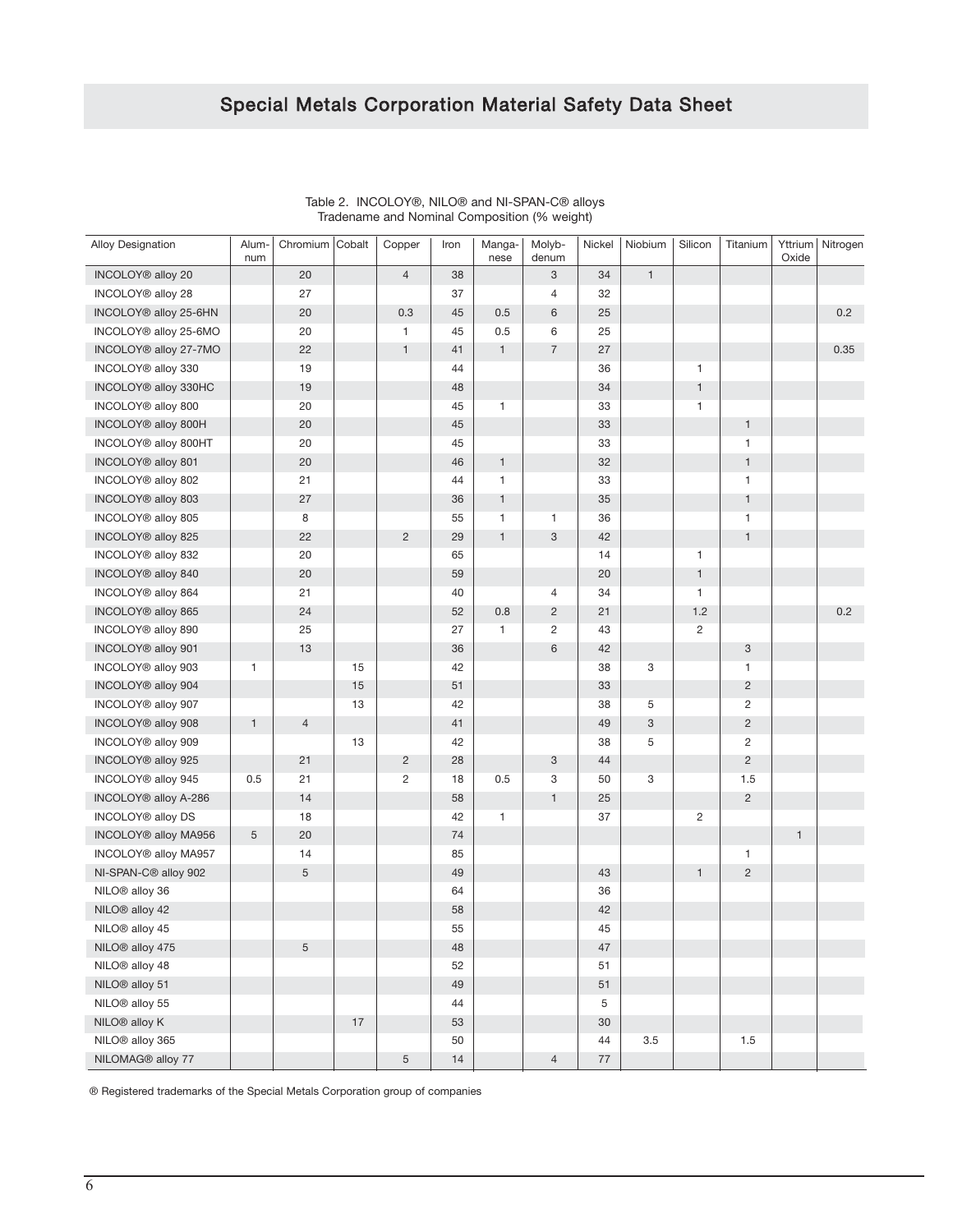|                                 |              | $1.888$ $1.8118$ $1.811112$ $1.811112$ $1.81112$ $1.81112$ $1.81112$ $1.81112$ $1.8112$ $1.8112$ $1.8112$ $1.8112$ $1.8112$ $1.8112$ $1.8112$ $1.8112$ $1.8112$ $1.8112$ $1.8112$ $1.8112$ $1.8112$ $1.8112$ $1.8112$ $1.8112$ |        |                |              |                      |        |              |                |
|---------------------------------|--------------|--------------------------------------------------------------------------------------------------------------------------------------------------------------------------------------------------------------------------------|--------|----------------|--------------|----------------------|--------|--------------|----------------|
| Alloy Designation               | Aluminum     | Chromium                                                                                                                                                                                                                       | Cobalt | Iron           |              | Manganese Molybdenum | Nickel | Niobium      | Titanium       |
| NIMONIC <sup>®</sup> alloy 70   | $\mathbf{1}$ | 20                                                                                                                                                                                                                             |        | 25             |              |                      | 51     | 2            | $\mathbf{1}$   |
| NIMONIC <sup>®</sup> alloy 75   |              | 20                                                                                                                                                                                                                             |        | $\overline{4}$ | $\mathbf{1}$ |                      | 75     |              |                |
| NIMONIC <sup>®</sup> alloy 80a  | $\mathbf{1}$ | 20                                                                                                                                                                                                                             |        |                |              |                      | 76     |              | 2              |
| NIMONIC <sup>®</sup> alloy 81   | 1            | 30                                                                                                                                                                                                                             |        | 1              |              |                      | 66     |              | 2              |
| NIMONIC <sup>®</sup> alloy 86   |              | 25                                                                                                                                                                                                                             |        |                |              | 10                   | 65     |              |                |
| NIMONIC <sup>®</sup> alloy 90   | 2            | 20                                                                                                                                                                                                                             | 16     | 1              |              |                      | 58     |              | 3              |
| NIMONIC <sup>®</sup> alloy 91   | $\mathbf{1}$ | 29                                                                                                                                                                                                                             | 20     |                |              |                      | 48     |              | 2              |
| NIMONIC <sup>®</sup> alloy 101  | $\mathbf{1}$ | 24                                                                                                                                                                                                                             | 20     |                |              | 2                    | 49     | $\mathbf{1}$ | 3              |
| NIMONIC <sup>®</sup> alloy 105  |              | 15                                                                                                                                                                                                                             | 20     |                |              | 5                    | 54     |              | 1              |
| NIMONIC <sup>®</sup> alloy 108  | 5            | 15                                                                                                                                                                                                                             | 20     |                |              | 5                    | 53     |              | 1              |
| NIMONIC <sup>®</sup> alloy 115  | 5            | 15                                                                                                                                                                                                                             | 13     |                |              | $\overline{4}$       | 59     |              | $\overline{4}$ |
| NIMONIC® alloy 263              | 1            | 20                                                                                                                                                                                                                             | 20     |                |              | 6                    | 51     |              | 2              |
| NIMONIC <sup>®</sup> alloy 901  |              | 13                                                                                                                                                                                                                             |        | 35             |              | 6                    | 43     |              | 3              |
| NIMONIC® alloy PE11             | 1            | 18                                                                                                                                                                                                                             |        | 35             |              | 5                    | 38     |              | $\overline{2}$ |
| NIMONIC® alloy PE16             | $\mathbf{1}$ | 17                                                                                                                                                                                                                             |        | 34             |              | 3                    | 44     |              | $\mathbf{1}$   |
| NIMONIC® alloy PK31             |              | 20                                                                                                                                                                                                                             | 14     |                |              | 5                    | 53     | 5            | $\overline{2}$ |
| NIMONIC <sup>®</sup> alloy PK33 | 2            | 19                                                                                                                                                                                                                             | 14     | $\mathbf{1}$   |              | $\overline{7}$       | 55     |              | 2              |
| NIMOLOY <sup>®</sup> alloy PK37 | 1            | 19                                                                                                                                                                                                                             | 17     |                |              |                      | 60     |              | $\overline{c}$ |

| Table 3. NIMONIC <sup>®</sup> and NIMOLOY <sup>®</sup> alloys |
|---------------------------------------------------------------|
| Tradename and Nominal Composition (% weight)                  |

® Registered trademarks of the Special Metals Corporation group of companies

| <b>Alloy Designation</b>       | Chromium | Iron | Nickel | Silicon        | Manganese | Copper         |
|--------------------------------|----------|------|--------|----------------|-----------|----------------|
| <b>BRIGHTRAY® alloy B</b>      | 16       | 24   | 59     |                |           |                |
| BRIGHTRAY® alloy C             | 20       |      | 78     | 2              |           |                |
| <b>BRIGHTRAY® alloy F</b>      | 18       | 42   | 37     | $\overline{2}$ |           |                |
| BRIGHTRAY® alloy S             | 20       |      | 78     |                |           |                |
| BRIGHTRAY® alloy 35            | 20       | 42   | 36     | $\overline{2}$ |           |                |
| <b>KOTHERM® Positive</b>       | 10       |      | 90     |                |           |                |
| <b>KOTHERM® Negative</b>       |          |      | 94     | 3              |           | $\overline{2}$ |
| NIOTHERM <sup>®</sup> Positive | 14       |      | 85     |                |           |                |
| NIOTHERM <sup>®</sup> Negative |          |      | 96     | $\overline{4}$ |           |                |

Table 4. BRIGHTRAY®, KOTHERM® and NIOTHERM® alloys Tradename and Nominal Composition (% weight)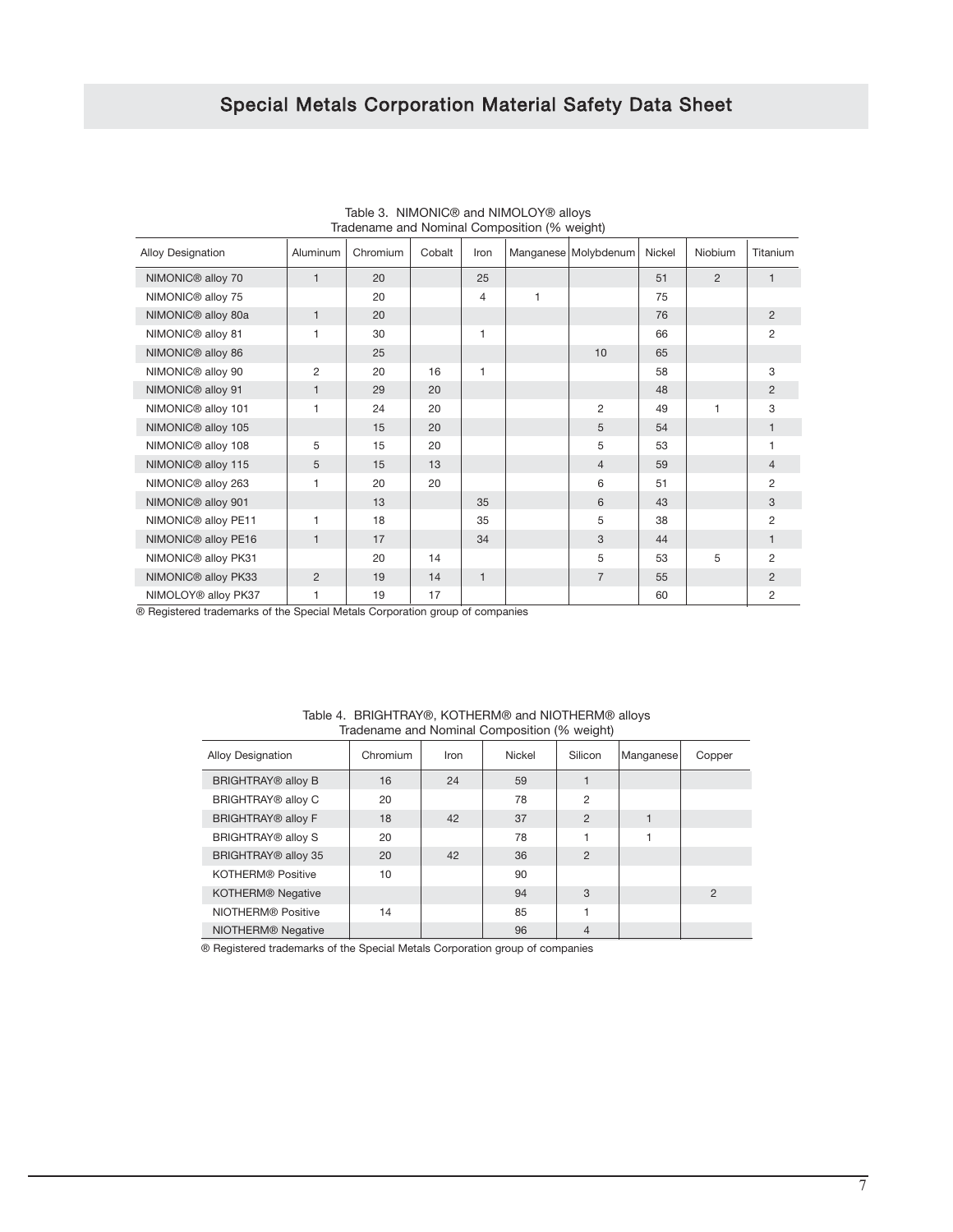| Alloy Designation            | Alum-<br>num | Chromium       | Cobalt | Iron      | Manga-<br>nese | Molyb-<br>denum | Nickel    |         | Niobium Rhenium | Tantalum  |                | Titanium   Tungsten | Calcium | Silicon |
|------------------------------|--------------|----------------|--------|-----------|----------------|-----------------|-----------|---------|-----------------|-----------|----------------|---------------------|---------|---------|
| <b>JBK</b>                   |              | 15             |        | 52        |                | $\mathbf{1}$    | 30        |         |                 |           | $\overline{2}$ |                     |         |         |
| Nickel 200                   |              |                |        |           |                |                 | 99        |         |                 |           |                |                     |         |         |
| Nickel 201                   |              |                |        |           |                |                 | 99        |         |                 |           |                |                     |         |         |
| Nickel 205                   |              |                |        |           |                |                 | 99        |         |                 |           |                |                     |         |         |
| Nickel 212                   |              |                |        |           | $\overline{c}$ |                 | 97        |         |                 |           |                |                     |         |         |
| Nickel 213                   |              |                |        |           | $\mathbf{1}$   |                 | 97        |         |                 |           |                |                     |         |         |
| Nickel 222                   |              |                |        |           |                |                 | 99        |         |                 |           |                |                     |         |         |
| Nickel 229                   |              |                |        |           |                |                 | 99        |         |                 |           |                |                     |         |         |
| Nickel 240                   |              | $\overline{2}$ |        |           | $\overline{c}$ |                 | 96        |         |                 |           |                |                     |         |         |
| Nickel 243                   |              | 2              |        |           | $\overline{c}$ |                 | 96        |         |                 |           |                |                     |         |         |
| Nickel 270                   |              |                |        |           |                |                 | 99        |         |                 |           |                |                     |         |         |
| Nickel-Iron 258              | 0.3          |                |        | 40        | 0.5            |                 | 60        |         |                 |           | 0.3            |                     |         | 0.3     |
| Electroformed nickel         |              |                |        |           |                |                 | 99        |         |                 |           |                |                     |         |         |
| DEPOLARIZED® nickel          |              |                |        |           |                |                 | 99        |         |                 |           |                |                     |         |         |
| DURVANIC <sup>®</sup> nickel |              |                |        |           |                |                 | 99        |         |                 |           |                |                     |         |         |
| Mixed nickel alloy revert    | $0 - 3$      | $0 - 20$       | $0-5$  | $20 - 40$ | $0 - 1$        | $0-5$           | $30 - 60$ | $0 - 1$ |                 | $0 - 0.5$ | $1 - 4$        | $0 - 1$             | $1 - 4$ |         |

Table 5A. Miscellaneous Designations Tradename and Nominal Composition (% weight)

® Registered trademarks of the Special Metals Corporation group of companies

| Alloy Designation       | Alum-<br>num            | Chromium | Cobalt | Iron           | Manga-<br>nese | Molyb-<br>denum | Nickel  | Niobium      | Tantalum       | Titanium       | Tungsten       |
|-------------------------|-------------------------|----------|--------|----------------|----------------|-----------------|---------|--------------|----------------|----------------|----------------|
| $13 - 8$                | $\mathbf{1}$            | 13       |        | 76             |                | $\overline{2}$  | $\,8\,$ |              |                |                |                |
| <b>UDIMET alloy 188</b> |                         | 22       | 40     |                | $\mathbf{1}$   |                 | 23      |              |                |                | 14             |
| 304SS                   |                         | 19       |        | 71             | $\mathbf{1}$   |                 | $9\,$   |              |                |                |                |
| 713C                    | 6                       | 14       |        |                |                | 5               | 73      | 2            |                | $\mathbf{1}$   |                |
| <b>B300</b>             |                         |          | 9      | 67             |                | 5               | 19      |              |                |                |                |
| C1023                   | $\overline{4}$          | 15       | 10     |                |                | 8               | 60      |              |                | 4              |                |
| <b>GMR235</b>           | $\overline{4}$          | 15       |        | $\overline{4}$ |                | 5               | 70      |              |                | $\mathbf{3}$   |                |
| GTD222                  | $\mathbf{1}$            | 23       | 19     |                |                |                 | 51      |              | 1              | $\overline{c}$ | $\overline{2}$ |
| IN738LC                 | $\overline{4}$          | 16       | 8      |                |                | $\overline{2}$  | 62      |              | $\overline{2}$ | 3              | $\sqrt{3}$     |
| UDIMET alloy L-605      |                         | 20       | 53     |                | $\overline{2}$ |                 | 10      |              |                |                | 15             |
| <b>IN738</b>            | 3                       | 16       | 9      |                |                | $\overline{2}$  | 61      | $\mathbf{1}$ | 2              | $\overline{4}$ | $\sqrt{3}$     |
| M252                    | $\mathbf{1}$            | 19       | 10     |                |                | 10              | 57      |              |                | 3              |                |
| MERC76                  | 5                       | 13       | 19     |                |                | 3               | 55      | $\mathbf{1}$ |                | $\overline{4}$ |                |
| NICOCRALY               | 13                      | 22       | 23     |                |                |                 | 43      |              |                |                |                |
| NiTiFe                  |                         |          |        | $\overline{2}$ |                |                 | 54      |              |                | 45             |                |
| Rene 220                |                         | 19       | 12     |                |                | 3               | 56      | 5            | 3              |                |                |
| Rene 77                 | $\overline{4}$          | 15       | 15     |                |                | $\overline{4}$  | 58      | 5            | 3              |                |                |
| Waspaloy                | $\overline{\mathbf{c}}$ | 19       | 13     |                |                | $\overline{4}$  | 59      |              |                | 3              |                |
| X40                     |                         | 26       | 54     |                |                |                 | 11      |              |                | 8              |                |

#### Table 5B. Miscellaneous Designations Tradename and Nominal Composition (% weight)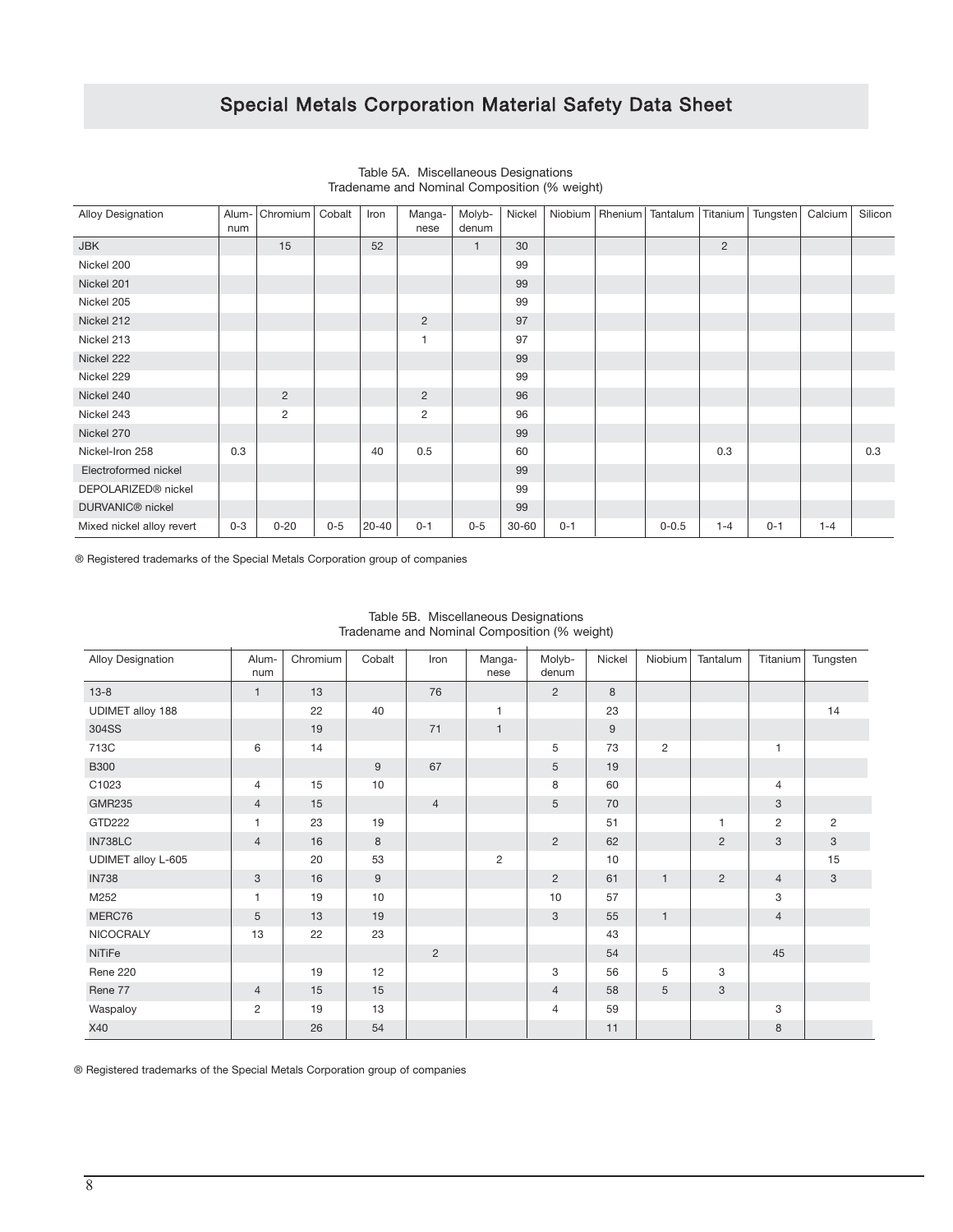|                              |          |        |              | Iradename and Nominal Composition (% weight) |        |         |                |
|------------------------------|----------|--------|--------------|----------------------------------------------|--------|---------|----------------|
| <b>Alloy Designation</b>     | Aluminum | Copper | Iron         | Manganese                                    | Nickel | Silicon | Titanium       |
| MONEL <sup>®</sup> alloy 400 |          | 32     |              |                                              | 66     |         |                |
| MONEL® alloy 401             |          | 55     | 1            | $\overline{c}$                               | 43     |         |                |
| MONEL® alloy 404             |          | 46     |              |                                              | 54     |         |                |
| MONEL® alloy R-405           |          | 32     | 1            | 1                                            | 66     |         |                |
| MONEL <sup>®</sup> alloy 413 |          | 67     | $\mathbf{1}$ | 1                                            | 31     |         |                |
| MONEL® alloy 416             |          | 30     |              | 1                                            |        | 2       |                |
| MONEL® alloy 418             |          | 27     |              | $\overline{4}$                               | 66     |         | $\overline{2}$ |
| MONEL® alloy 450             |          | 67     | 1            | 1                                            | 31     |         |                |
| MONEL® alloy K-500           | 3        | 30     | $\mathbf{1}$ | 1                                            | 65     |         |                |
| FERRY <sup>®</sup> alloy     |          | 54     |              |                                              | 44     |         |                |
| Cupro 107                    |          | 67     |              | $\mathbf{1}$                                 | 31     |         |                |

Table 6. MONEL® alloys, FERRY® alloy and Cupro 107 Tradename and Nominal Composition (% weight)

® Registered trademarks of the Special Metals Corporation group of companies

| madorialito and riotimial composition (70 molgrit) |                |          |              |      |                |        |                |                |          |  |  |  |
|----------------------------------------------------|----------------|----------|--------------|------|----------------|--------|----------------|----------------|----------|--|--|--|
| <b>Alloy Designation</b>                           | Aluminum       | Chromium | Cobalt       | Iron | Molybdenum     | Nickel | <b>Niobium</b> | Titanium       | Tungsten |  |  |  |
| <b>UDIMET® alloy R41</b>                           | $\overline{2}$ | 19       | 11           |      | 10             | 55     |                | 3              |          |  |  |  |
| UDIMET® alloy 500                                  | 3              | 19       | 18           |      | $\overline{4}$ | 53     |                | 3              |          |  |  |  |
| UDIMET® alloy 520                                  | $\overline{2}$ | 19       | 12           |      | 6              | 57     |                | 3              |          |  |  |  |
| UDIMET® alloy 700                                  | 5              | 15       | 19           |      | 5              | 53     |                | 4              |          |  |  |  |
| UDIMET® alloy 713                                  | 6              | 14       |              |      | 5              | 73     | 2              |                |          |  |  |  |
| UDIMET® alloy 718                                  |                | 18       |              | 19   | 3              | 54     | 5              |                |          |  |  |  |
| UDIMET® alloy 720                                  | 3              | 18       | 15           |      | 3              | 56     |                | 5              | 1        |  |  |  |
| UDIMET® alloy 706                                  |                | 16       |              | 37   |                | 42     | 3              | $\overline{2}$ |          |  |  |  |
| UDIMET® alloy D301                                 | 5              |          |              |      |                | 95     |                |                |          |  |  |  |
| UDIMET® alloy D979                                 |                | 15       |              | 28   | $\overline{4}$ | 45     |                | 3              | 4        |  |  |  |
| UDIMAR® alloy 250                                  | 0.1            |          | $\mathsf{R}$ | Bal  | 5              | 18     |                | 0.5            |          |  |  |  |
| UDIMAR® alloy 300                                  | 0.1            |          | 9            | Bal  | 5              | 18     |                | 0.7            |          |  |  |  |

Table 7. UDIMET® and UDIMAR® alloys Tradename and Nominal Composition (% weight)

® Registered trademarks of the Special Metals Corporation group of companies

Table 8. Nitinol alloys Tradename and Nominal Composition (% weight)

| <b>Alloy Designation</b> | Chromium    | Cobalt  | Copper   | Iron    | <b>Nickel</b> | Niobium   | Titanium  |
|--------------------------|-------------|---------|----------|---------|---------------|-----------|-----------|
| Nickel-Titanium          |             |         |          |         | 54-57         |           | $43 - 46$ |
| Ni-Ti-Fe                 |             |         |          | $1 - 7$ | 48-50         |           | $43 - 51$ |
| Ni-Ti-Cu                 |             |         | $5 - 10$ |         | $43 - 45$     |           | $46 - 52$ |
| Ni-Ti-Cr                 | $0.2 - 0.3$ |         |          |         | 54-57         |           | $43 - 46$ |
| Ni-Ti-Nb                 |             |         |          |         | $45 - 51$     | $13 - 15$ | $34 - 42$ |
| Ni-Ti-Co                 |             | $1 - 2$ |          |         | 54-57         |           | $41 - 45$ |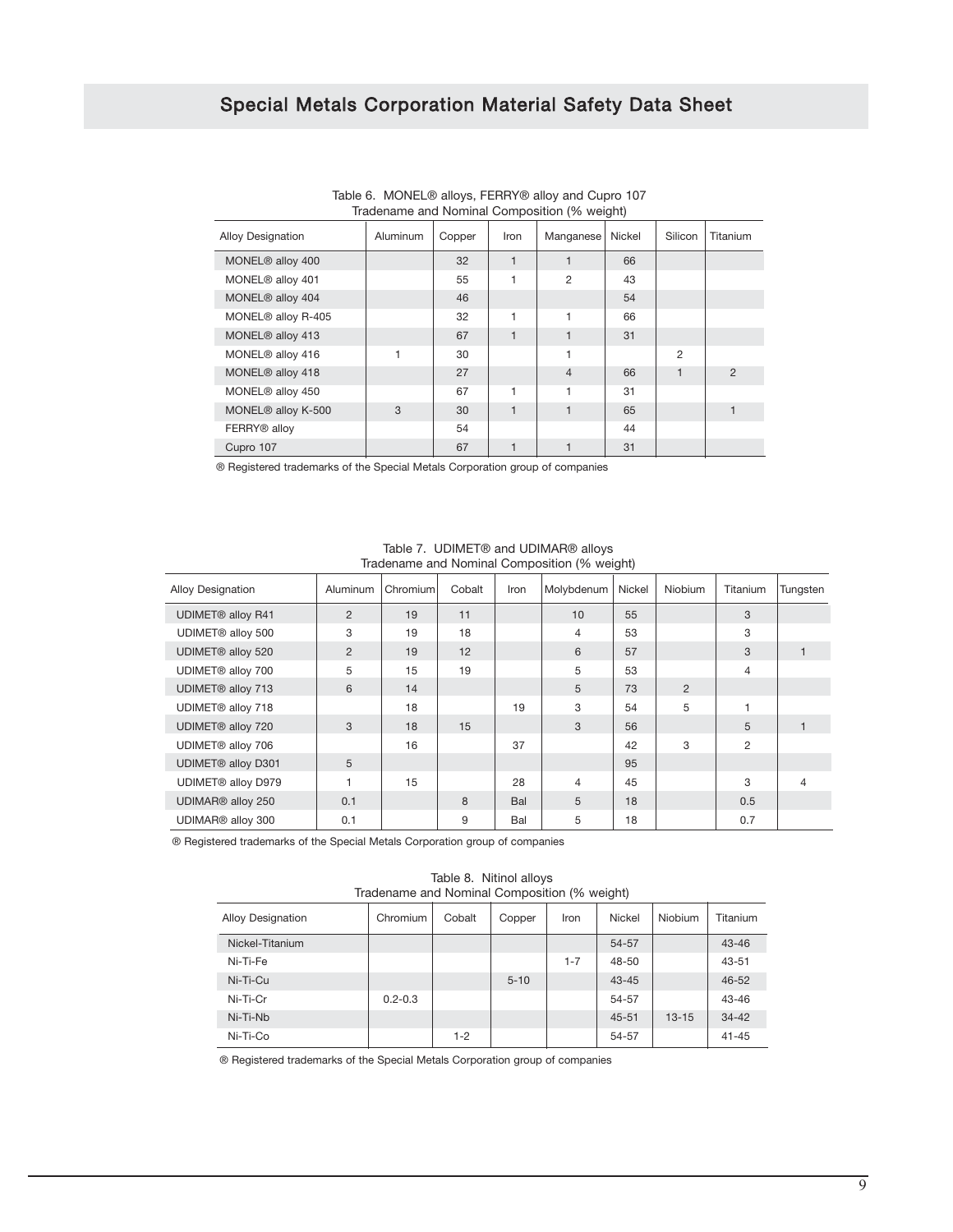#### Table 9. INCOCLAD® products (N.B. these are products containing more than one alloy or component. Nominal compositions are given for each component.) Tradename and Nominal Composition (% weight)

| <b>Alloy Designation</b><br>Chromium |    | Cobalt | Copper | Iron    | Molybdenum | Nickel | Niobium | Titanium |
|--------------------------------------|----|--------|--------|---------|------------|--------|---------|----------|
| INCOCLAD <sup>®</sup> 625/steel      | 22 |        |        | 4<br>95 | 9          | 61     |         |          |
| INCOCLAD® 671/800H/HT                | 49 |        |        |         |            | 51     |         |          |
|                                      | 20 |        |        | 45      |            | 33     |         |          |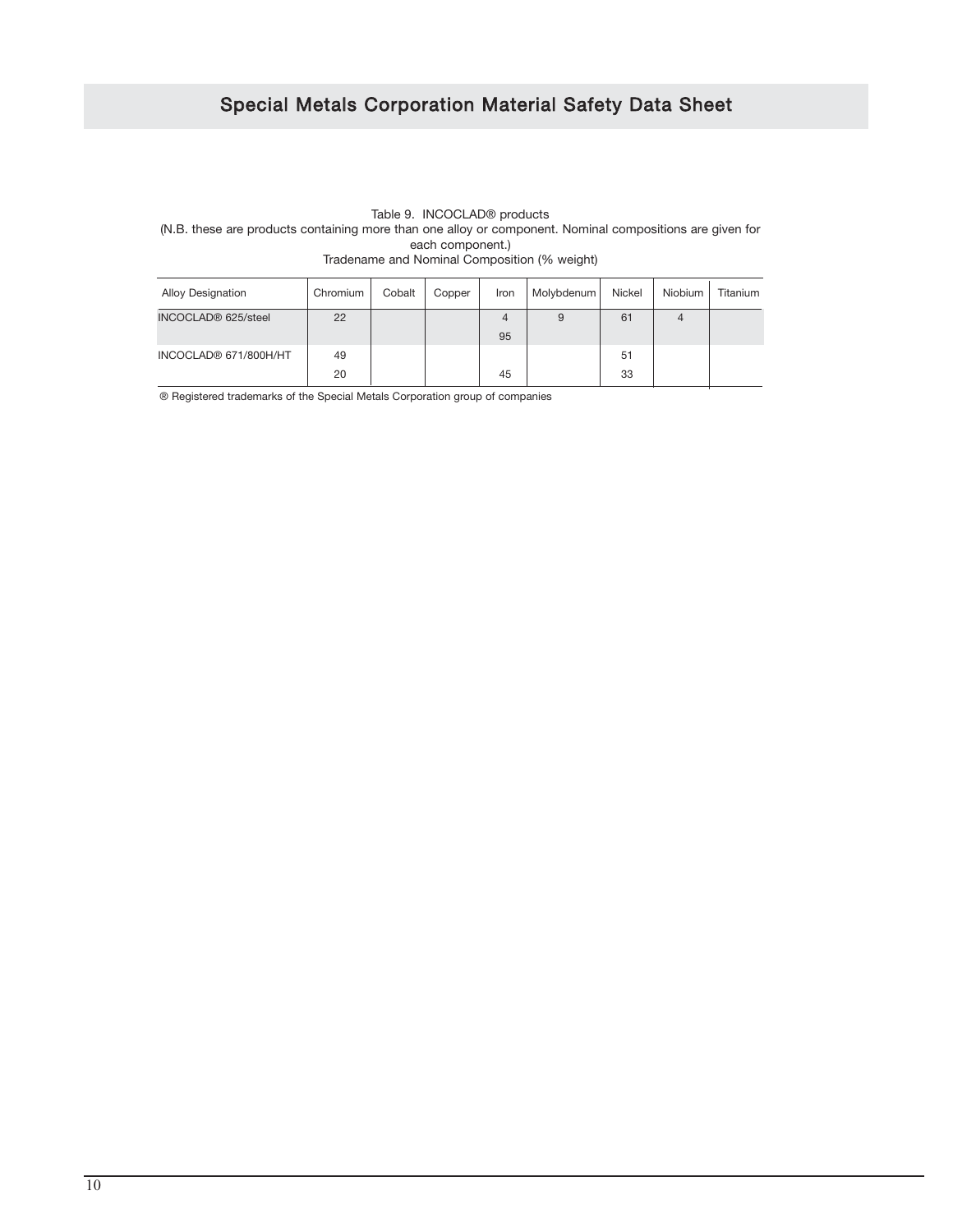### **APPENDIX 2**

#### **TOXICOLOGICAL AND EXPOSURE LIMIT INFORMATION**

The following information is primarily directed to the ingredients of the complex alloys listed in APPENDIX 1. Although it is the user's responsibility to assess end products, intermediates or fugitive emissions arising out of the use of these alloys, information is also provided for common fume ingredients. *UK EH40 limits for the ingredients are shown in italics at the end of each section.*

#### **Aluminum (Al) Exposure Limits<sup>(1)</sup>: TLV: 10 mg/m<sup>3</sup> (Metal dust); 5 mg/m<sup>3</sup> (Welding fumes) PEL: 15 mg/m3 (Total metal dust); 5 mg/m3 (Metal dust - respirable fraction) CAS No.(2): 7429-90-5** LD<sub>50</sub>: Not Available

Aluminum is not readily absorbed through the skin or the GI tract and only poorly through the lungs. Foreign literature between 1958 and 1962 reported cases of severe and sometimes fatal pulmonary fibrosis in workers exposed to aluminum dust. In one of the fatal cases, the worker developed fibrosis and encephalopathy after 13.5 years of exposure to aluminum dust.

In rodent studies and currently in US industry, no fibrosis or encephalopathy have been reported from the inhalation of aluminum powder. Acute exposure to alumina fume may cause bronchial irritation, however reports of pulmonary fibrosis and emphysema in alumina abrasive workers are no longer seen, owing to improved environmental control. *EH40 - Aluminium metal:*

*Total inhalable dust OES 10 mg/m3 (8 hours TWA) Total respirable dust OES 4 mg/m3 (8 hours TWA)*

#### **Chromium (Cr)**

**Exposure Limits**<sup>(1)</sup>: TLV:  $0.5$  mg/m<sup>3</sup> **PEL: 1.0 mg/m3 (Metal as Cr); 1 ug/m3 (8 hours TWA) (Chromium VI compounds) CAS No.(2): 7440-47-3 LD50: Not Available**

Chromium metal is relatively nontoxic. Chromium metal and insoluble salts are said to be involved in fibrosis of the lungs. When the metal is heated to a high temperature, fumes produced may be damaging to the lungs if inhaled. The International Agency for Research on Cancer has concluded that the evidence for carcinogenicity in humans and animals is inadequate for chromium metal and trivalent chromium compounds, but sufficient for hexavalent chromium compounds. Fumes from welding chromium-containing stainless steel or certain chromium-containing rods can trigger eczematous eruptions on the palms of the hands of chromium-sensitized individuals.

*EH40 - Chromium:*

*Chromium VI compounds (as Chrome) MEL 0.05 mg/m3 (8 hours TWA) Chromium II compounds (as Chrome) OES 0.5 mg/m3 (8 hours TWA) Chromium III compounds (as Chrome) OES 0.5 mg/m3 (8 hours TWA) Chromium OES 0.5 mg/m3 (8 hours TWA)*

**Cobalt (Co)**

| Exposure $\mathbf{Limits}^{(1)}$ : | TLV: $0.02 \text{ mg/m}^3$ (Dust & fume as Co) |
|------------------------------------|------------------------------------------------|
|                                    | PEL: $0.1 \text{ mg/m}^3$ (As Co metal)        |
|                                    | CAS No. <sup>(2)</sup> : 7440-48-4             |
|                                    | $LD_{50}$ : 6,170 mg/kg, rat, oral             |

Asthmatic symptoms and pulmonary fibrosis occurring in the tungsten carbide industry may be related to the inhalation of metallic cobalt dust. Evidence of polycythemia (an increase in the total red cell mass of the blood in the body) and altered thyroid, kidney and liver function have also been found. Excessive inhalation of metallic cobalt have produced cardiac changes in miniature swine. Eye contact may cause conjunctivitis. Symptoms of excessive ingestion may be a sensation of hotness with vomiting, diarrhea and nausea along with the potential for causing damage to blood, heart, thyroid and pancreas. Repeated skin contact can cause sensitivity and allergic skin rashes. Cobalt powders have caused tumors at the site of injection in rodents. However, studies of cobalt-containing prostheses do not suggest a significant risk for humans. *EH40 - MEL 0.1 mg/m3 (8 hours TWA)*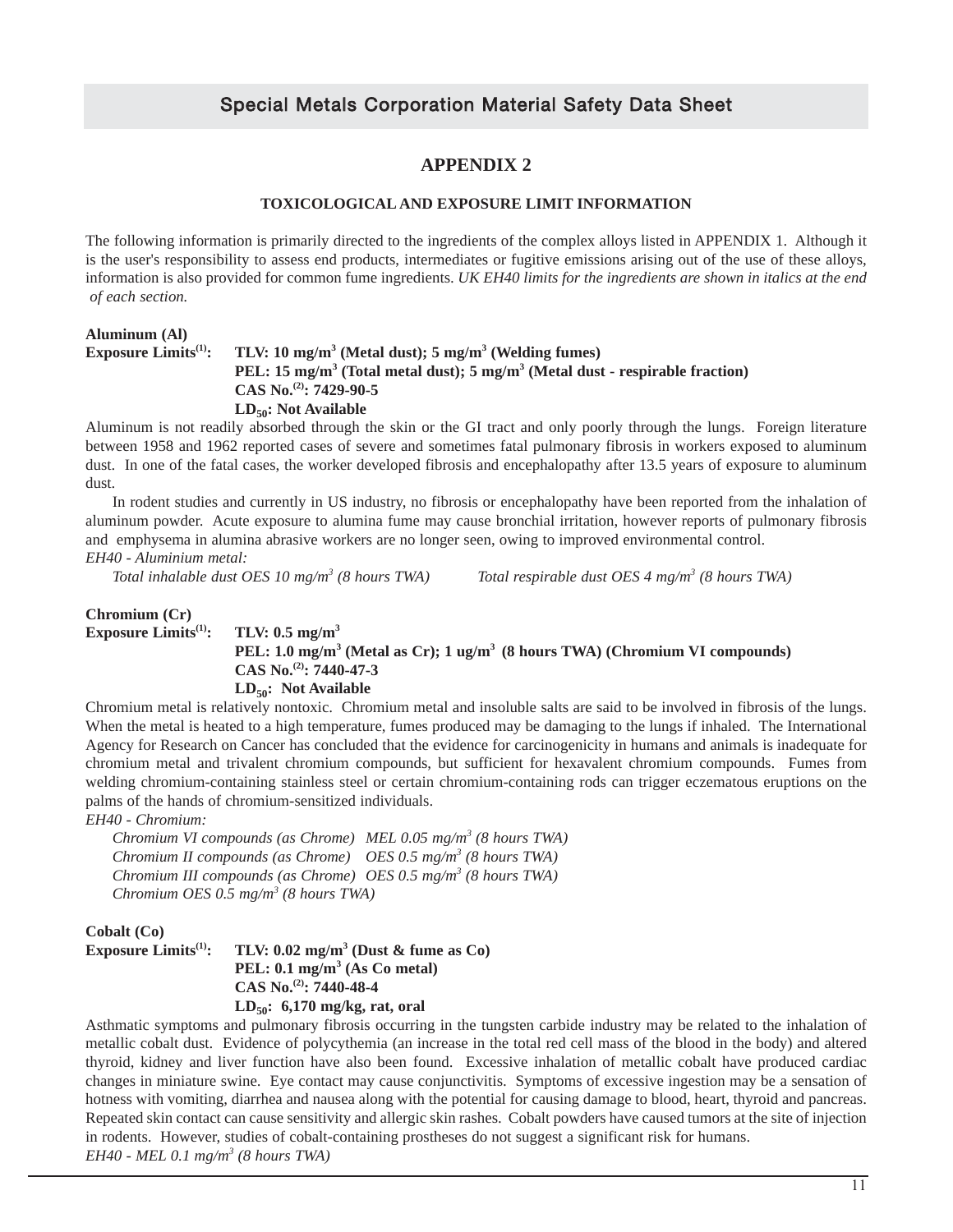| Copper (Cu)                      |                                                                                    |
|----------------------------------|------------------------------------------------------------------------------------|
| Exposure $\text{Limits}^{(1)}$ : | TLV: 1 mg/m <sup>3</sup> (Dusts & mists, as Cu), $0.2$ mg/m <sup>3</sup> (Fume)    |
|                                  | PEL: $1 \text{ mg/m}^3$ (Dusts & mists, as Cu), 0.1 mg/m <sup>3</sup> (Fume as Cu) |
|                                  | CAS No. <sup>(2)</sup> : 7440-50-8                                                 |
|                                  | $LD_{50}$ : 35 mg/kg, mouse, intraperitoneal                                       |

Copper metal dust and fume may be irritating to the respiratory tract. In user operations where copper fume is generated, inhalation of the fume can result in symptoms of "Metal Fume Fever" such as chills, fever and sweating. A few instances of allergic skin rashes have been reported in workers with skin exposure to metallic copper. In the eyes, copper metal as a foreign body can provoke an inflammatory reaction resulting in pus formation in the conjunctiva, cornea or sclera. Ingestion of copper metal may cause gastrointestinal upset. Wilson's disease can occur in certain individuals with a rare, inherited metabolic disorder characterized by retention of excessive amounts of copper in the liver, brain, kidneys and corneas. These deposits eventually lead to tissue necrosis and fibrosis, causing a variety of clinical effects, especially liver disease and neurological changes. Wilson's disease is progressive and, if untreated, leads to fatal liver failure.

*EH40: Fume OES 0.2 mg/m3 (8 hours TWA)*

*Dusts & mists (as Cu) 1.0 mg/m3 (8 hours TWA), 2.0 mg/m3 (15 minute reference period)*

#### **Iron (Fe)**

#### **Exposure Limits<sup>(1)</sup>:** TLV: No limit set (For  $Fe<sub>2</sub>O<sub>3</sub>$  fume the TLV is 5 mg/m<sup>3</sup> as Fe) **PEL:** No limit set (For Fe,  $O_3$  dust & fume the PEL is 10 mg/m<sup>3</sup> as Fe) **CAS No.(2): 7439-89-6 LD50: Not Available**

Inhalation of the excessive oxide fumes or dusts can lead to irritation of the respiratory tract. Prolonged inhalation of iron oxide for periods of 6 to 10 years is known to cause siderosis which appears to be a benign pneumoconiosis. Prolonged eye contact with the metal dust could cause rust brown colored spots forming around the particles and if left for several years, permanent damage could result.

*EH40 - Iron Oxide, fume (as Fe) OES 5.0 mg/m3 (8 hours TWA), 10 mg/m3 (15 minute reference period)*

#### **Manganese (Mn)**

#### **Exposure Limits<sup>(1)</sup>: TLV: 0.2 mg/m<sup>3</sup> elemental and inorganic compounds, as Mn PEL: 5 mg/m3 (Ceiling, as Mn compounds); 5 mg/m3 (Fume, as Mn) CAS No.(2): 7439-96-5 LD50: 9,000 mg/kg, rat, oral**

Excessive inhalation or ingestion of manganese can produce manganese poisoning. Chronic exposures can lead to neurological problems such as apathy, drowsiness, weakness, spastic gait, paralysis, and other neurological problems resembling Parkinsonism. These symptoms can become progressive and permanent if not treated. Excessive inhalation of fumes may cause "Metal Fume Fever" with its flu-like symptoms, such as chills, fever, body aches, vomiting, sweating, etc. *EH40 - Fume (as Mn) OES 1.0 mg/m3 (8 hours TWA), 3.0 mg/m3 (15 minute reference period)*

*Manganese and compounds (as Mn) OES 5.0 mg/m3 (8 hours TWA)*

#### **Molybdenum (Mo) Exposure Limits**<sup>(1)</sup>: TLV: 10 mg/m<sup>3</sup> (Insoluble and metal compounds, as Mo) **PEL: 15 mg/m3 (Insoluble compounds, total dust as Mo) CAS No.(2): 7439-98-7** LD<sub>50</sub>: Not Available

Molybdenum and its insoluble compounds are reported to have a low toxicity. High dietary intake may produce a gout-like disease and high blood uric acid. Inhalation of fumes has caused kidney damage, respiratory irritation and liver damage in animals. Skin and eye contact may cause irritation.

*EH40 - Molybdenum compounds (as Mo):*

*Soluble - OES 5.0 mg/m3 (8 hours TWA), 10 mg/m3 (15 minute reference period) Insoluble - OES 10 mg/m3 (8 hours TWA), 20 mg/m3 (15 minute reference period)*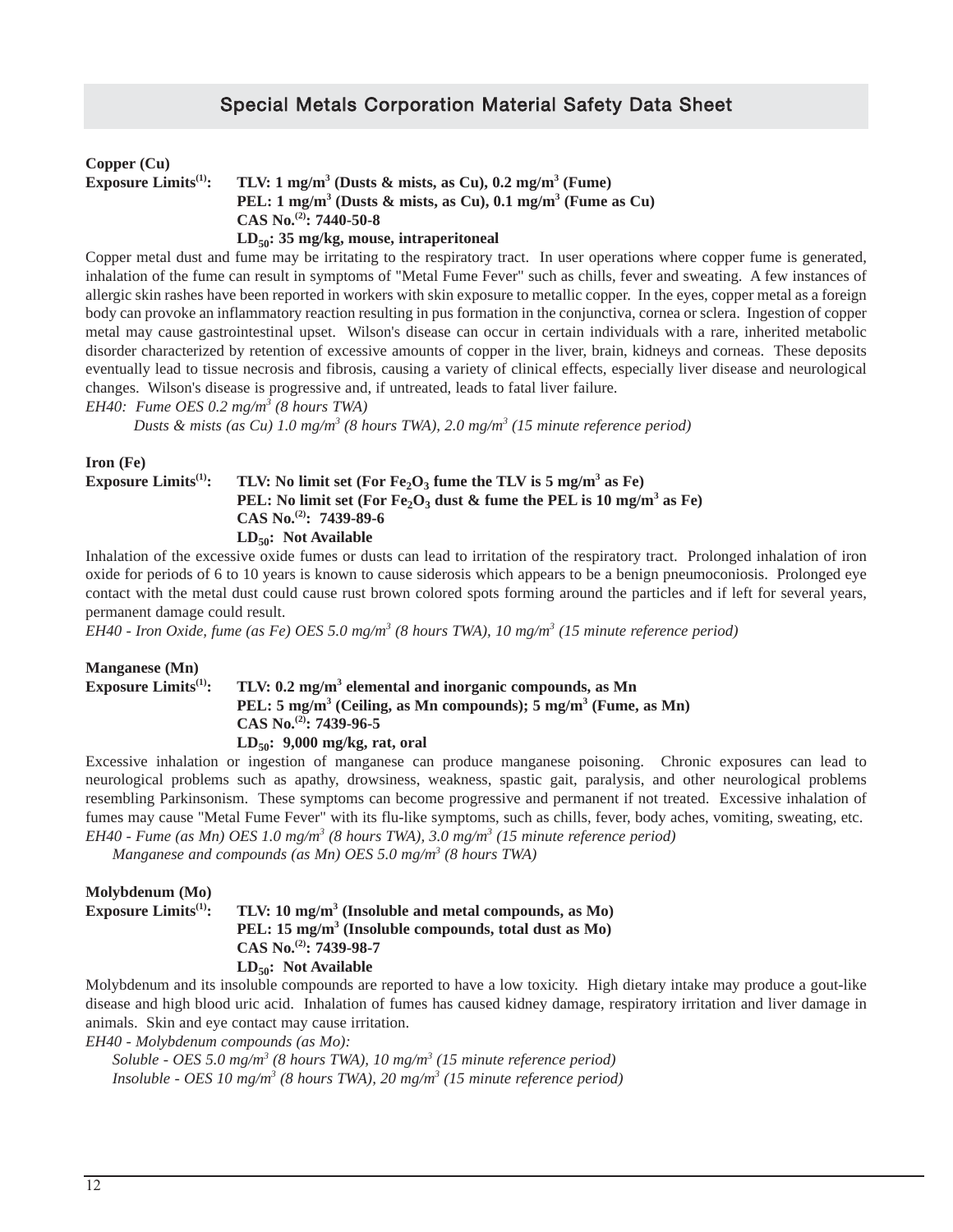| Nickel (Ni)                             |                                                                 |
|-----------------------------------------|-----------------------------------------------------------------|
| <b>Exposure Limits</b> <sup>(1)</sup> : | TLV: 1.5 mg/m <sup>3</sup> as metal (Inhalable Fraction)        |
|                                         | PEL: $1 \text{ mg/m}^3$ for metal and insoluble compounds as Ni |
|                                         | CAS No. <sup>(2)</sup> : 7440-02-0                              |
|                                         | LD <sub>50</sub> : >9,000 mg/kg, rat, oral                      |

The U.S. National Toxicology Program (NTP) 10th Report on Carcinogens has listed "metallic nickel" as "reasonably anticipated to be a human carcinogen" and "nickel compounds" as "known human carcinogens". "Nickel Alloys" were reviewed but not listed. The International Agency for Research on Cancer (IARC) concluded that nickel compounds were carcinogenic to humans and that metallic nickel is possibly carcinogenic to humans. Epidemiological studies of workers exposed to nickel powder and to dust and fume generated in the production of nickel alloys and of stainless steel have not indicated the presence of a significant respiratory cancer hazard.

The inhalation of nickel powder has not resulted in an increased incidence of malignant tumors in rodents. Repeated intratracheal instillation of nickel powder produced an increased incidence of malignant lung tumors in rats, but did not produce an increased incidence in hamsters when administered at the maximum tolerated dose. However, single intratracheal instillations of nickel powder in hamsters at doses near the  $LD<sub>50</sub>$  have produced an increased incidence of fibrosarcomas,

mesotheliomas and rhabdomyosarcomas. Inhalation of nickel powder at concentrations 15 times the PEL irritated the respiratory tract in rodents. Nickel is a known sensitizer and may produce allergic reactions.

*EH40 - Nickel and its inorganic compounds (except nickel carbonyl):*

*Water soluble nickel compounds (as nickel) MEL 0.1 mg/m3 (8 hours TWA)*

**Niobium (Nb)**

**Exposure Limits<sup>(1)</sup>: TLV: No limit set PEL: No limit set CAS No.(2): 7440-03-1 LD50: Not Available** 

Also known as Columbium (Cb), there is almost no information on the toxicity of this metal or its fumes. Russian medical literature has described early chest x-ray changes in welders and chemical workers handling niobium and tantalum, but no specific data has been found. It is expected that the metal dust and fumes could cause irritation to the skin, eyes and respiratory tract upon acute exposure.

*EH40-40: No limit set.*

**Tantalum (Ta) Exposure Limits(1): TLV: 5 mg/m3 (Metal & oxide dusts) PEL: 5 mg/m3 (Metal & oxide dusts) CAS No.(2): 7440-25-7 LD50: Not Available**

There are no reports of adverse health effects in industrially exposed workers. Massive doses of tantalum given by the intratracheal route to rats have produced respiratory tract lesions. In contact with tissue, metallic tantalum is inert. Tantalum pentoxide has an  $LD_{50}$  of >8 g/kg, orally in rats.

*EH40 - OES 0.5 mg/m3 (8 hours TWA), 10 mg/m3 (15 minute reference period)*

| <b>Titanium (Ti)</b>                    |                                                                         |
|-----------------------------------------|-------------------------------------------------------------------------|
| <b>Exposure Limits</b> <sup>(1)</sup> : | TLV: No limit set; $10 \text{ mg/m}^3$ (8 hours TWA) (titanium dioxide) |
|                                         | PEL: No limit set; $15 \text{ mg/m}^3$ (8 hours TWA) (titanium dioxide) |
|                                         | CAS No. <sup>(2)</sup> : 7440-32-6                                      |
|                                         | $LD_{50}$ : Not Available                                               |

Inhalation of titanium could cause mild irritation to the respiratory tract. Inhalation of titanium dioxide dust or fume could produce lung fibrosis and chronic bronchitis.

*EH40 - As Titanium dioxide:*

*Total inhalable dust OES 10 mg/m3 (8 hours TWA), Total respirable dust OES 4 mg/m3 (8 hours TWA)*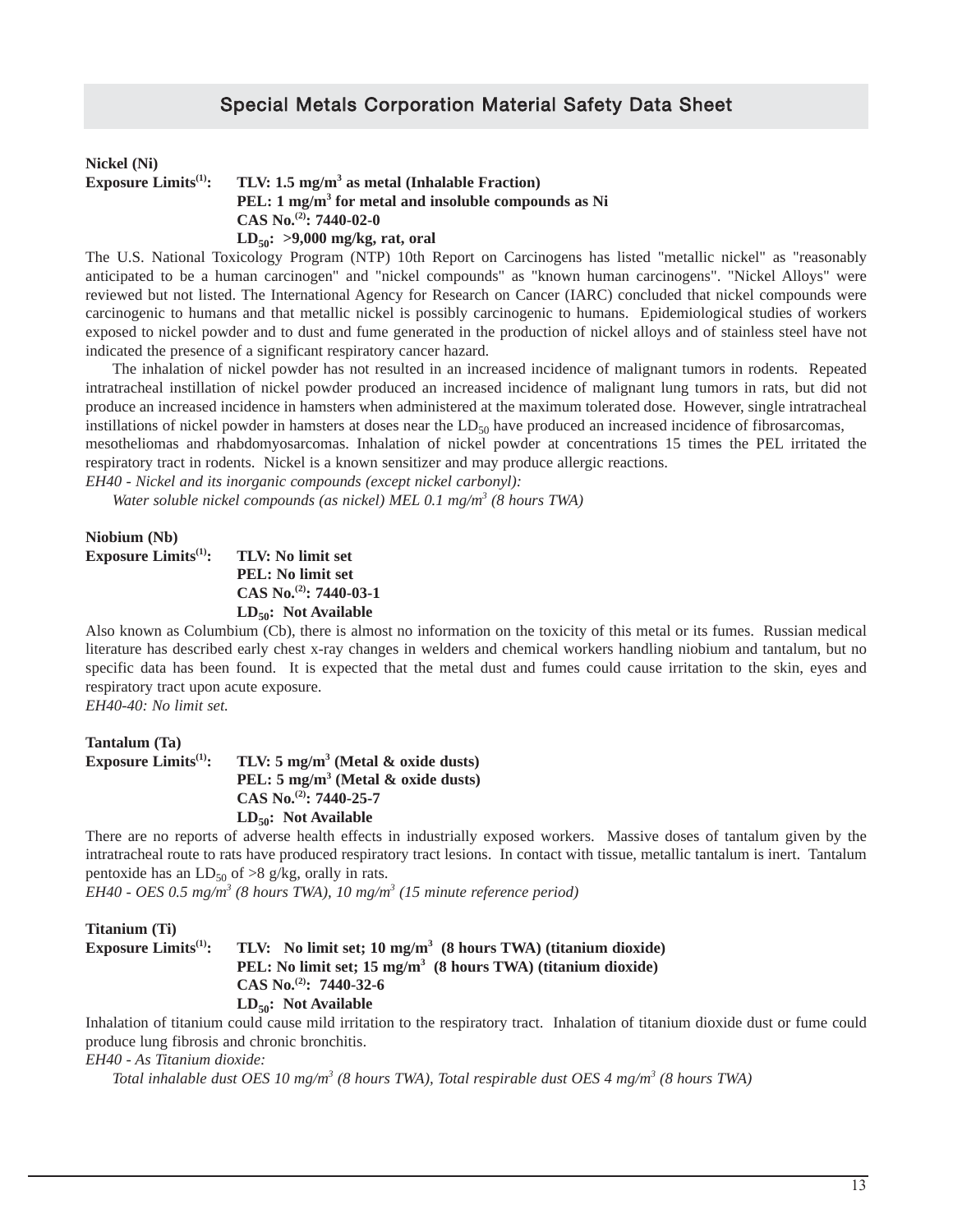| Tungsten (W)                     |                                                          |
|----------------------------------|----------------------------------------------------------|
| Exposure $\text{Limits}^{(1)}$ : | TLV: $5 \text{ mg/m}^3$ insoluble compounds, as W        |
|                                  | STEL: 10 mg/m <sup>3</sup> for insoluble compounds, as W |
|                                  | <b>PEL:</b> No limit set                                 |
|                                  | CAS No. <sup>(2)</sup> : 7440-33-7                       |
|                                  | $LD_{50}$ : 2,000 mg/kg, rat, unreported route           |

Inhalation of tungsten dust may cause irritation of the respiratory tract. Skin or eye contact could cause abrasion or irritation of the respective surfaces. No hazards have been identified for tungsten fume except that it may aggravate an existing chronic respiratory disease.

*EH40 - No limit set.*

#### **Yttrium Oxide (Y<sub>2</sub>O<sub>3</sub>)<br><b>Exposure Limits**<sup>(1)</sup>: **TLV:** 1 mg/m<sup>3</sup> (as Y) **PEL: 1 mg/m3 CAS No.(2): 1314-36-9 LD50: 230 mg/kg, rat, intraperitoneal**

Short term inhalation in large amounts could cause discomfort, coughing and nasal discharge similar to the symptoms of a bad cold. Drying of the mucous membranes might be experienced. After intratracheal administration in rats, emphysema and diffused modular fibrosis in the lungs have been reported. The oral toxicity of this material is low as it is poorly absorbed from the gastrointestinal tract. Skin and eye contact should produce no problems other than mechanical irritation. *EH40 - No limit set.*

#### **Silicon (Si)**

**Exposure Limits<sup>(1)</sup>: PEL: 15 mg/m<sup>3</sup> (Total inhalable dust); 5 mg/m<sup>3</sup> (Total respirable dust)** *EH40 - Total inhalable dust OES 10 mg/m3 (8 hours TWA). Total respirable dust OES 4 mg/m3 (8 hours TWA).*

#### **Rhenium (Rh)**

*EH40 - No limit set.*

#### **Calcium (Ca)**

*EH40 - As oxide OES 2 mg/m3 (8 hours TWA).* 

| Notes: $(1)$  | $TLV = Threshold Limit Values - American Conference of Governmental Industrial Hyeienists$             |
|---------------|--------------------------------------------------------------------------------------------------------|
|               | PEL = Permissible Exposure Limit - OSHA 29 CFR 1910.1000                                               |
|               | $C = Ceiling value$                                                                                    |
|               | STEL = Short Term Exposure Limit - a time-weighted 15-minute exposure limit, not to be exceeded at any |
|               | time during a workday.                                                                                 |
| $\sim$ $\sim$ |                                                                                                        |

(2) CAS No. = Chemical Abstracts Services Number